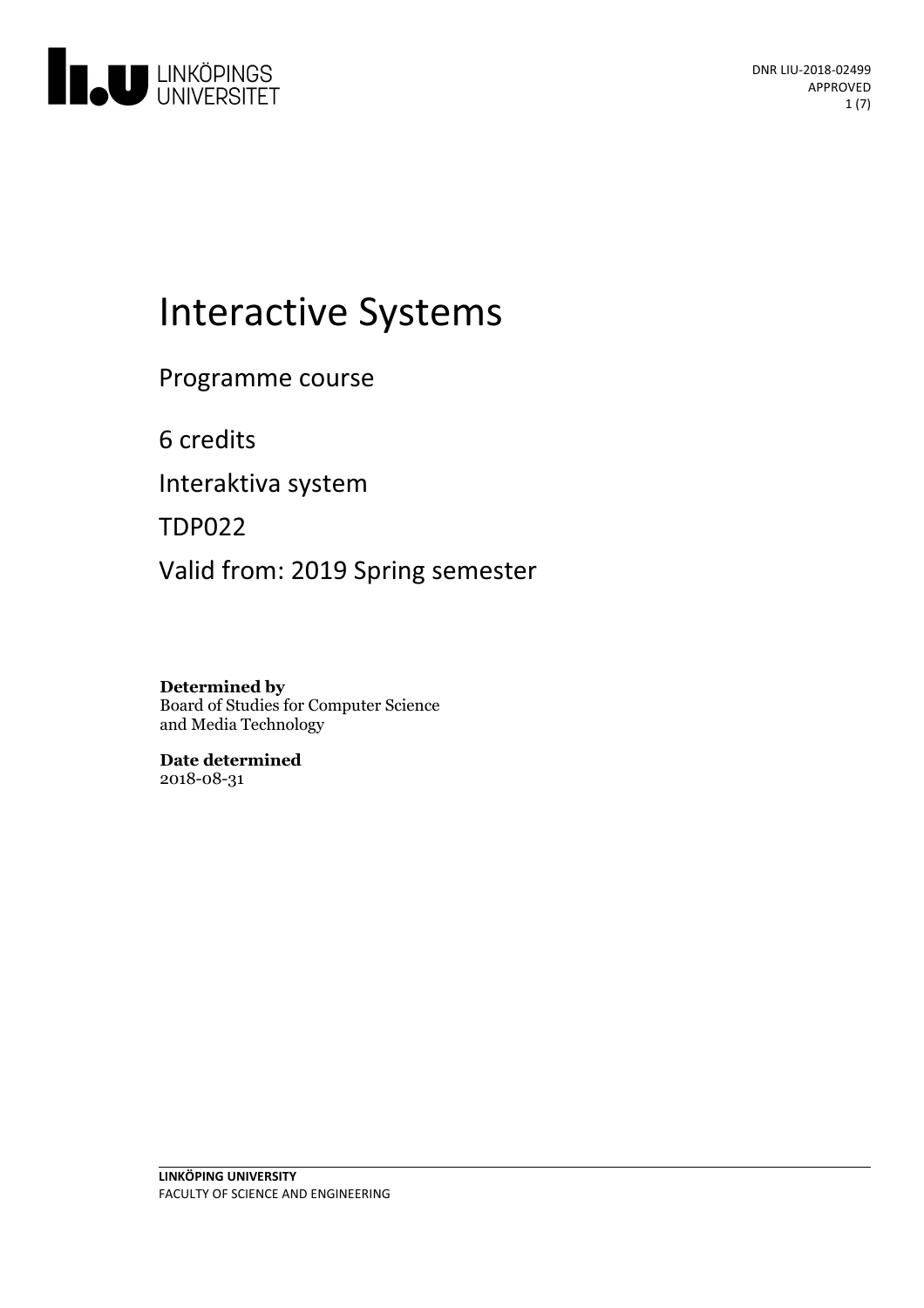# Main field of study

Programming

# Course level

First cycle

# Advancement level

 $G<sub>2</sub>X$ 

# Course offered for

Programming, Bachelor's Programme

### Entry requirements

Note: Admission requirements for non-programme students usually also include admission requirements for the programme and threshold requirements for progression within the programme, or corresponding.

# Examination

|                                                        | UPG1 Assignment with oral and written examination             | 1.5 credits $U, 3, 4, 5$ |  |
|--------------------------------------------------------|---------------------------------------------------------------|--------------------------|--|
|                                                        | UPG <sub>2</sub> Assignment with oral and written examination | 3 credits $U, 3, 4, 5$   |  |
|                                                        | UPG3 Assignment with oral and written examination             | 1.5 credits $U, 3, 4, 5$ |  |
| Final grade = $(UPG1 + UPG2 + 2* UPG3)/4$ rounded down |                                                               |                          |  |

## Grades

Four-grade scale, LiU, U, 3, 4, 5

### Department

Institutionen för datavetenskap

### Director of Studies or equivalent Jalal Maleki

Examiner Shafiq Ur Réhman

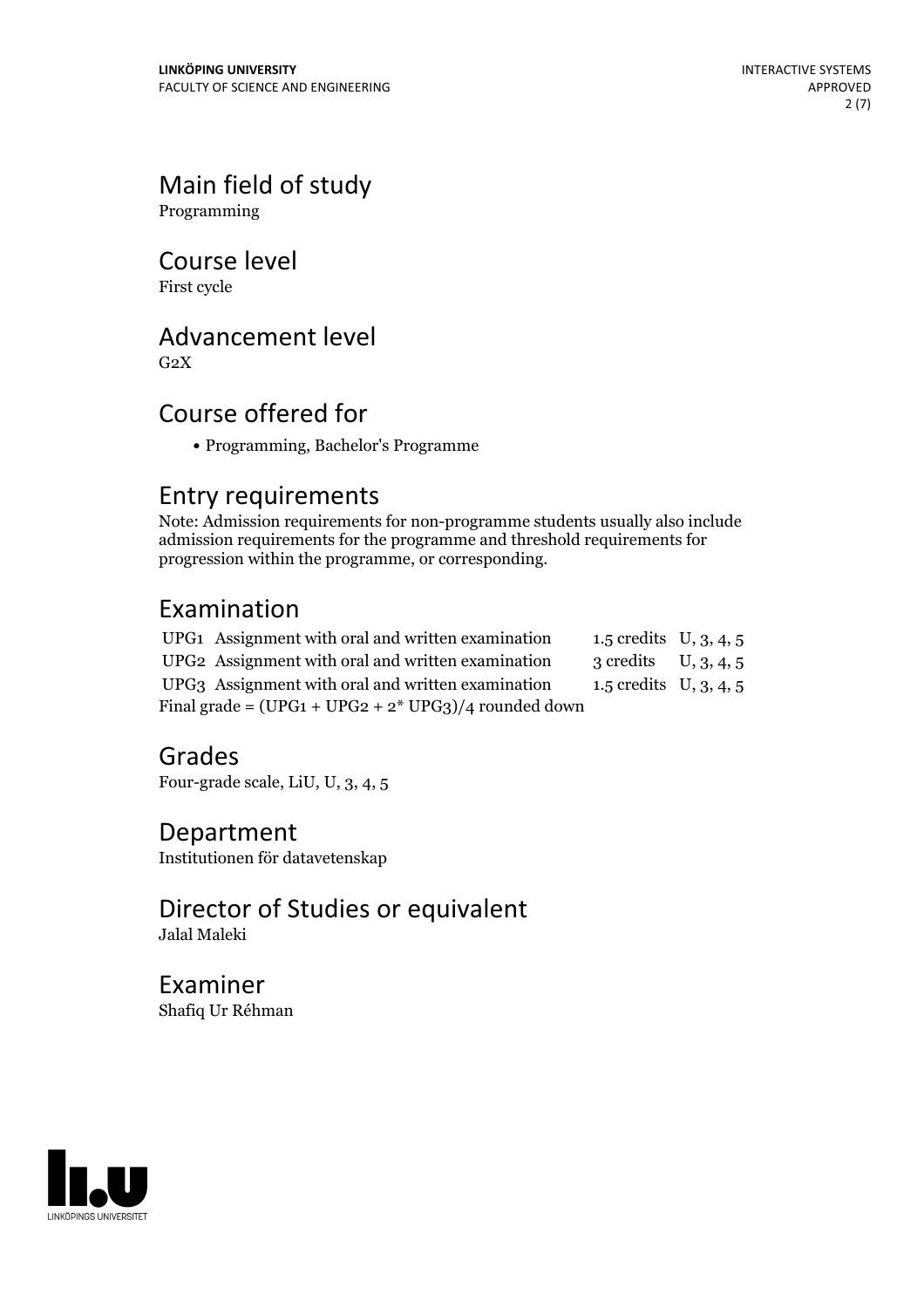# Course website and other links

<http://www.ida.liu.se/~TDP022>

# Education components

Preliminary scheduled hours: 24 h Recommended self-study hours: 136 h

## Course literature

Kurslitteratur anslås på kurshemsidan

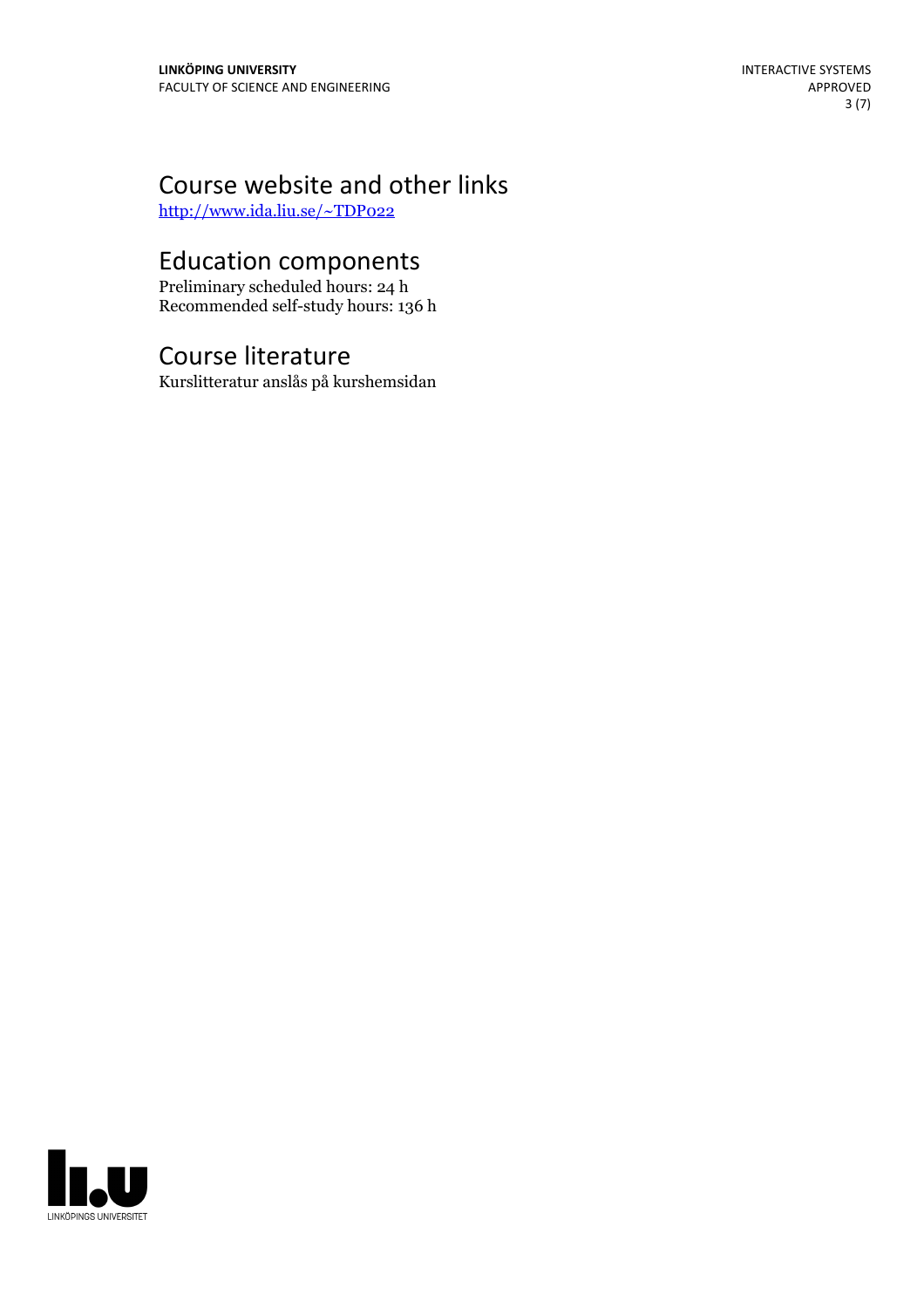# **Common rules**

### **Course syllabus**

A syllabus has been established for each course. The syllabus specifies the aim and contents of the course, and the prior knowledge that a student must have in order to be able to benefit from the course.

### **Timetabling**

Courses are timetabled after a decision has been made for this course concerning its assignment to a timetable module. A central timetable is not drawn up for courses with fewer than five participants. Most project courses do not have a central timetable.

### **Interrupting a course**

The vice-chancellor's decision concerning regulations for registration, deregistration and reporting results (Dnr LiU-2015-01241) states that interruptions in study are to be recorded in Ladok. Thus, all students who do not participate in a course for which they have registered must record the interruption, such that the registration on the course can be removed. Deregistration from <sup>a</sup> course is carried outusing <sup>a</sup> web-based form: www.lith.liu.se/for-studenter/kurskomplettering?l=sv.

### **Cancelled courses**

Courses with few participants (fewer than 10) may be cancelled or organised in a manner that differs from that stated in the course syllabus. The board of studies is to deliberate and decide whether a course is to be cancelled orchanged from the course syllabus.

### **Regulations relatingto examinations and examiners**

Details are given in a decision in the university's rule book: http://styrdokument.liu.se/Regelsamling/VisaBeslut/622678.

### **Forms of examination**

#### **Examination**

Written and oral examinations are held at least three times a year: once immediately after the end of the course, once in August, and once (usually) in one of the re-examination periods. Examinations held at other times are to follow a decision of the board of studies.

Principles for examination scheduling for courses that follow the study periods:

courses given in VT1 are examined for the first time in March, with re-

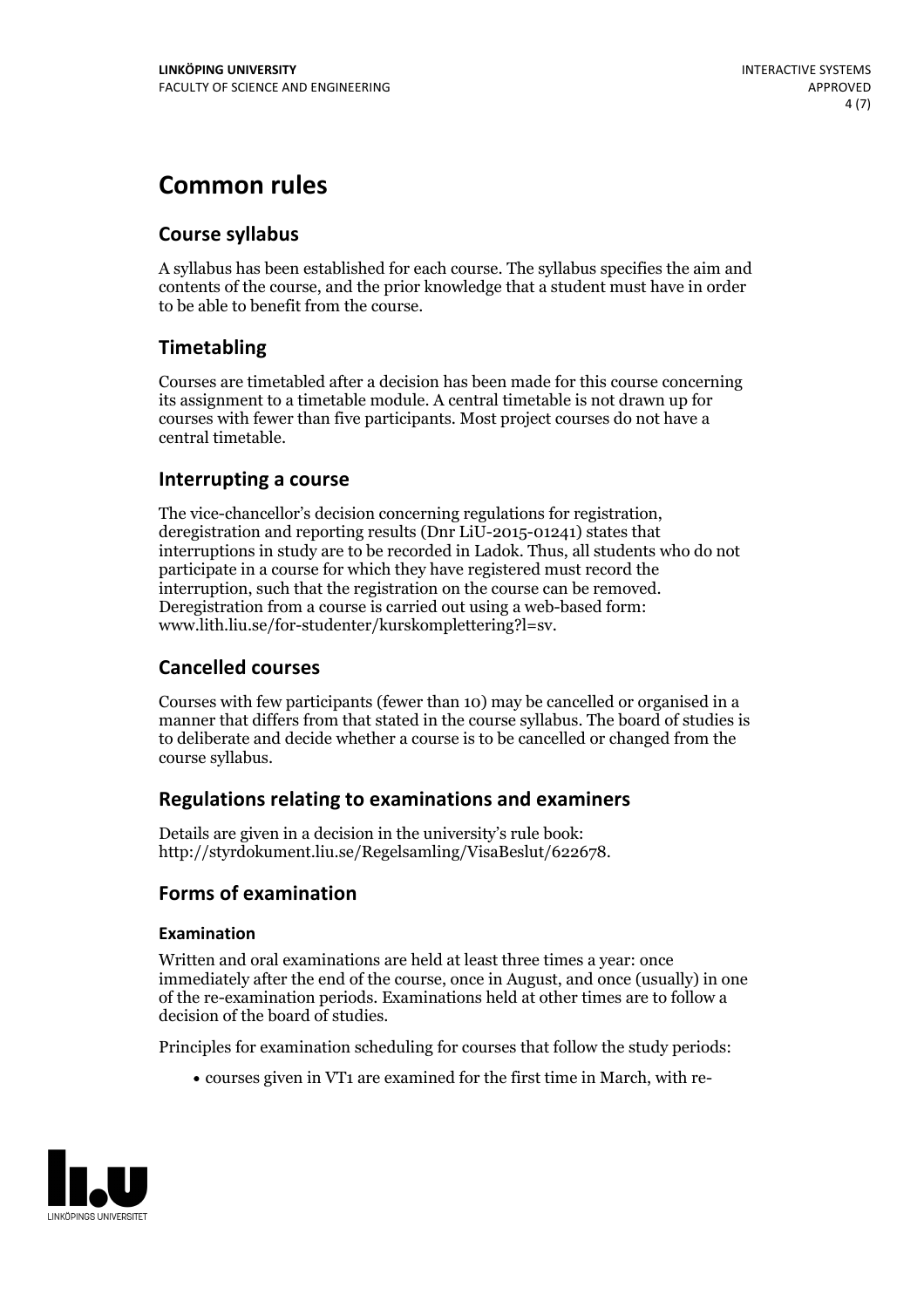examination in June and August

- courses given in VT2 are examined for the first time in May, with re-examination in August and October
- courses given in HT1 are examined for the first time in October, with re-examination in January and August
- courses given in HT2 are examined for the first time in January, with re-examination at Easter and in August.

The examination schedule is based on the structure of timetable modules, but there may be deviations from this, mainly in the case of courses that are studied and examined for several programmes and in lower grades (i.e. 1 and 2).

- Examinations for courses that the board of studies has decided are to be held in alternate years are held only three times during the year in which
- the course is given.<br>• Examinations for courses that are cancelled or rescheduled such that they are not given in one or several years are held three times during the year that immediately follows the course, with examination scheduling that corresponds to the scheduling that was in force before the course was cancelled or rescheduled.<br>• If teaching is no longer given for a course, three examination occurrences
- are held during the immediately subsequent year, while examinations are at the same time held for any replacement course that is given, or alternatively in association with other re-examination opportunities. Furthermore, an examination is held on one further occasion during the next subsequent year, unless the board of studies determines otherwise.<br>• If a course is given during several periods of the year (for programmes, or
- on different occasions for different programmes) the board orboards of studies determine together the scheduling and frequency of re-examination occasions.

#### **Registration for examination**

In order to take an examination, a student must register in advance at the Student Portal during the registration period, which opens 30 days before the date of the examination and closes 10 days before it. Candidates are informed of the location of the examination by email, four days in advance. Students who have not registered for an examination run the risk of being refused admittance to the examination, if space is not available.

Symbols used in the examination registration system:

- \*\* denotes that the examination is being given for the penultimate time.
- \* denotes that the examination is being given for the last time.

#### **Code of conduct for students during examinations**

Details are given in a decision in the university's rule book: http://styrdokument.liu.se/Regelsamling/VisaBeslut/622682.

#### **Retakes for higher grade**

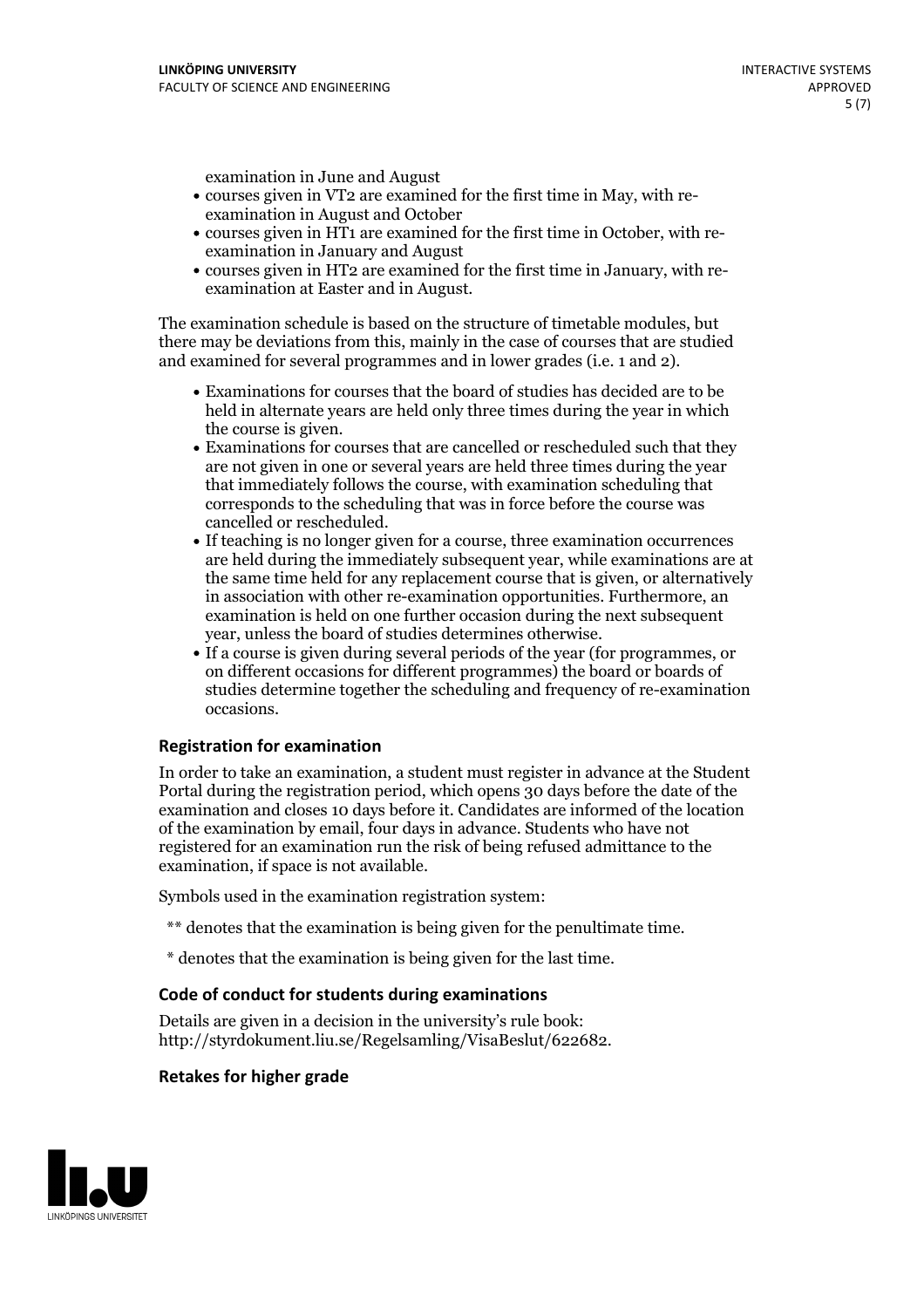Students at the Institute of Technology at LiU have the right to retake written examinations and computer-based examinations in an attempt to achieve a higher grade. This is valid for all examination components with code "TEN" and "DAT". The same right may not be exercised for other examination components, unless otherwise specified in the course syllabus.

### **Retakes of other forms of examination**

Regulations concerning retakes of other forms of examination than written examinations and computer-based examinations are given in the LiU regulations for examinations and examiners, http://styrdokument.liu.se/Regelsamling/VisaBeslut/622678.

#### **Plagiarism**

For examinations that involve the writing of reports, in cases in which it can be assumed that the student has had access to other sources (such as during project work, writing essays, etc.), the material submitted must be prepared in accordance with principles for acceptable practice when referring to sources (references or quotations for which the source is specified) when the text, images, ideas, data, etc. of other people are used. It is also to be made clear whether the author has reused his or her own text, images, ideas, data, etc. from previous examinations.

A failure to specify such sources may be regarded as attempted deception during examination.

#### **Attempts to cheat**

In the event of <sup>a</sup> suspected attempt by <sup>a</sup> student to cheat during an examination, or when study performance is to be assessed as specified in Chapter <sup>10</sup> of the Higher Education Ordinance, the examiner is to report this to the disciplinary board of the university. Possible consequences for the student are suspension from study and a formal warning. More information is available at https://www.student.liu.se/studenttjanster/lagar-regler-rattigheter?l=sv.

#### **Grades**

The grades that are preferably to be used are Fail (U), Pass (3), Pass not without distinction  $(4)$  and Pass with distinction  $(5)$ . Courses under the auspices of the faculty board of the Faculty of Science and Engineering (Institute of Technology) are to be given special attention in this regard.

- 1. Grades U, 3, 4, 5 are to be awarded for courses that have written
- examinations. 2. Grades Fail (U) and Pass (G) may be awarded for courses with <sup>a</sup> large degree of practical components such as laboratory work, project work and group work.

#### **Examination components**

- 
- 1. Grades U, 3, 4, <sup>5</sup> are to be awarded for written examinations (TEN). 2. Grades Fail (U) and Pass (G) are to be used for undergraduate projects and other independent work.